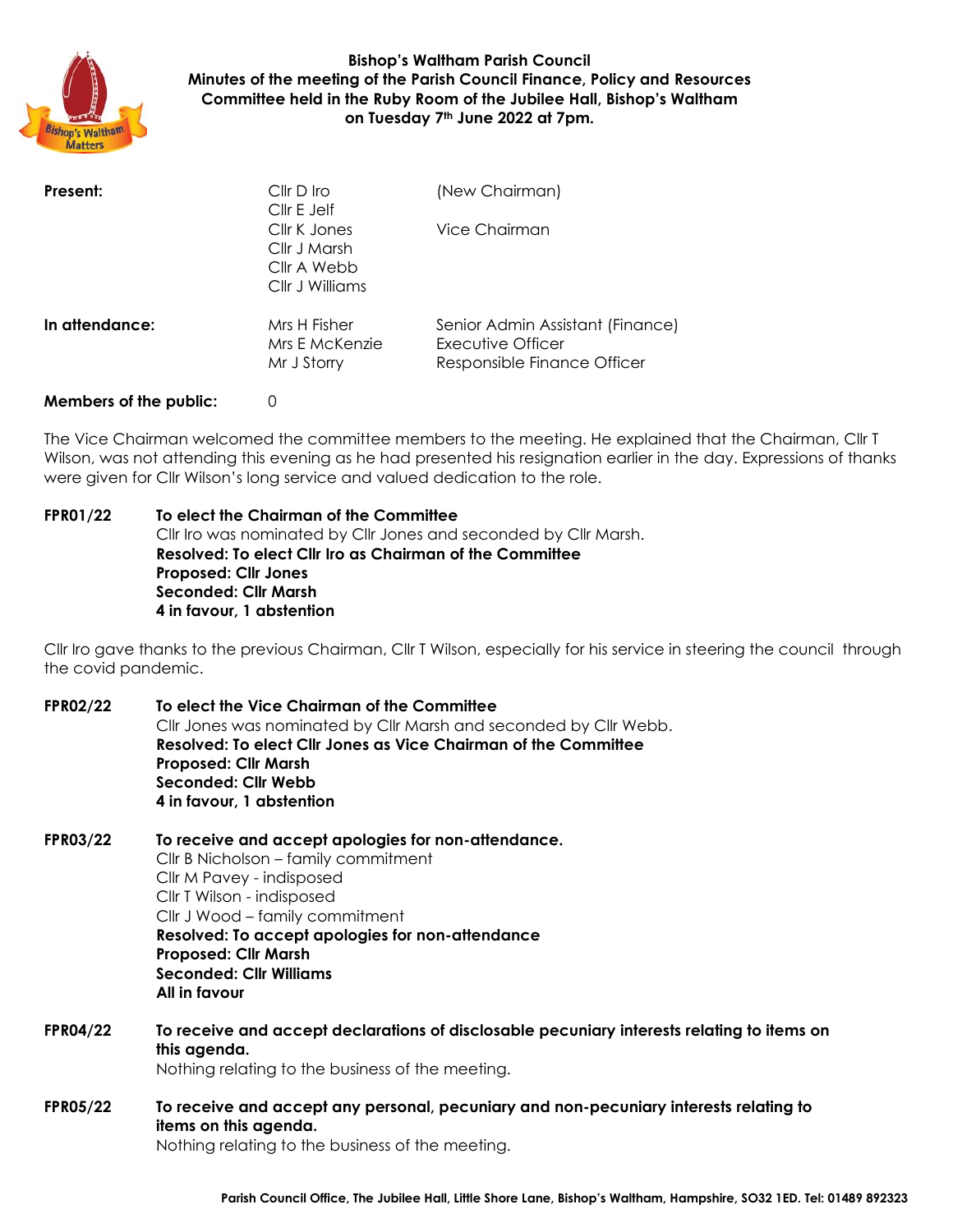# **FPR06/22 Public Session.**

The councillors noted the numerous mentions of positive feedback following the Jubilee Street Party, organised by the Administration Officer and Community & Environment Committee. It was recorded as a highly successful community event and particular thanks were given to the Admin Officer, Cathy, and to those who helped before and on the day.

# **FPR07/22 To approve the minutes from the meeting of the Finance, Policy and Resources Committee – 3rd May 2022**

**Resolved: to approve minutes of the Finance, Policy and Resources Committee – 3rd May 2022 Proposed: Cllr Marsh Seconded: Cllr Jones**

**All in favour who were in attendance at the meeting.** 

#### **FPR08/22 Actions arising from the meeting of the Finance, Policy and Resources Committee – 3rd May 2022** Noted.

The IT audit would be chased for action.

The card reader was noted as an outstanding action to pursue. Other examples of units were suggested as alternatives to consider.

The action to review local goods purchase would be transferred from Cllr Wilson to Cllr Jones. The site visit to the SINC would be undertaken by the EO and Cllrs Iro, Nicholson and Webb.

Cllr Jelf joined the meeting.

# **FPR09/22 Report from RFO.**

Report noted and on file.

The Annual Governance and Accountability Return (AGAR) forms were to be signed at the next Parish Council meeting and then publicised.

# **FPR10/22 Finance matters:**

# **i) Payments Schedule – to approve payments.**

The RFO noted that the new report did take longer to prepare. It was considered to be more helpful if presented in alphabetical order rather than date order. It was a long report as it includes the end of year transactions and would not normally be as long in the future. Payments to staff explained as exceptional due to problems with the Barclaycard. Actions were in progress to remedy this problem. Payroll entries showing April and May were explained.

**ACTION: Update Barclaycard authorisation ACTION: Executive Officer** 

**Resolved: to approve the payments Proposed: Cllr Marsh Seconded: Cllr Jones All in favour**

**ii) Bank Account Reconciliation Month 1 – to note the review by the Chairman. Resolved: to note the review of the Bank Account Reconciliations Month 1 by the Chairman. Proposed: Cllr Jones Seconded: Cllr Williams All in favour**

**iii) Parish Council Financial Position Year to Date and Balance Sheet – to note current position** Month 12 was presented with Month 1 due next meeting. It was considered how many code lines were shown and whether some could be condensed. It was suggested to compare with other parish council financial reports. No changes were recommended to change until then next budget setting period and financial year.

**Resolved: to note the current Financial Position Year to Date and Balance Sheet. Proposed: Cllr Iro Seconded: Cllr Jones All in favour**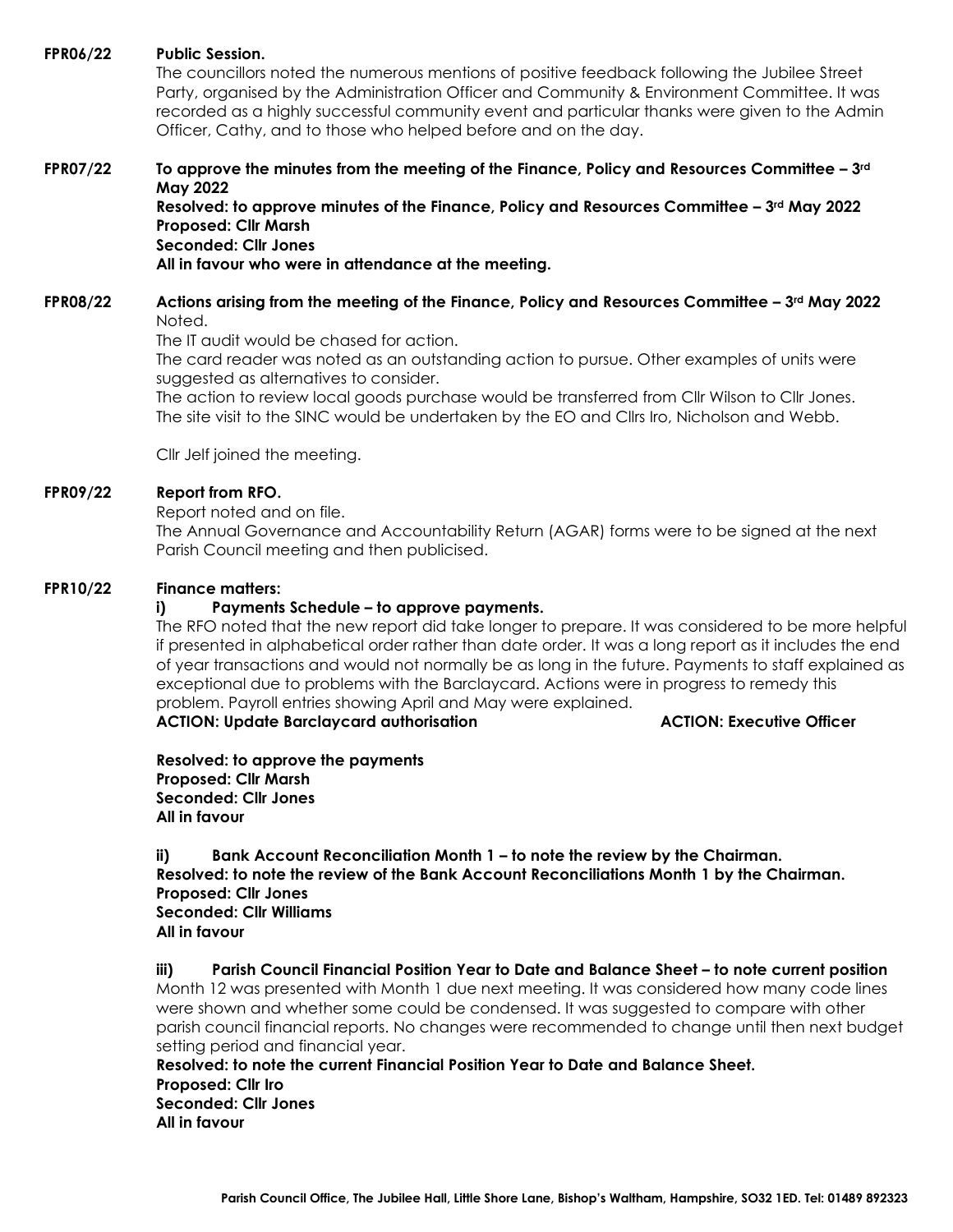# **iv) Income and Expenditure Forecast** *- to note current position.*

Withdrawn as not relevant for this early in the financial year.

The Chairman recommended that all financial reports need to be clear and meaningful for councillors and residents.

#### **ACTION: To review reports necessary and how to present information ACTION: Cllr Iro/ RFO/ SAA**

#### **v) Financial Effect of Covid – Report from the Chairman** *– for information only.*

Cllr Jones presented the paper and highlighted the final loss calculated was better than previously anticipated. The Senior Admin Assistant noted that there was an increase in hirers and income was therefore rising. This report was valued and noted as the final one required.

#### **FPR11/22 Capital Control Report** - *for information only*

Noted. More CIL funding was anticipated by the RFO, who would continue to monitor this. Cllr Webb noted that the Southern footpath project was unlikely to progress very much this year due to the difficulty in securing a contractor. Expressions of interest would be sought via initial advertisement.

#### **FPR12/22 CIL Funding- Report from the Chairman** *– for information only*

The committee were grateful to Cllr T Wilson for producing this important document, recording CIL receipts and allocations. It provided justification of funding plans for residents. It was queried if budgets could be transferred between projects which was confirmed as possible, if explained clearly. It was suggested that an area of land was secured to plant a micro forest (a project being discussed by the Community and Environment Committee). It was noted that Winchester City Council were off setting nitrogen levels by purchasing land so this project could be in line with this policy. It was recommended that advice was sought from the Bridleway Project contacts. **ACTION: Investigate idea of purchasing land for micro forest ACTION: Cllr Jelf**

# **FPR13/22 Asset Register – Update – Report from the RFO** *– for consideration*

The RFO presented the updates to committee. The ownership of assets at West Hoe Cemetery were requested to be clarified. **Resolved: To note the updated total for fixed assets as tabled Proposed: Cllr Marsh Seconded: Cllr Jones All in favour**

**ACTION: To clarify ownership of assets at West Hoe Cemetery ACTION: EO/Clerk to WHCMC**

# **FPR14/22 Barclays Bank Mandate Authorisation – Paper from the Executive Officer***– for consideration* The paper was presented and discussed. **Resolved: To remove Cllr T Wilson from Barclays Bank Mandate authorisations of the Council, and to add Cllr Iro and Mrs Hannah Fisher (Senior Admin Assistant) Proposed: Cllr Marsh Seconded: Cllr Jones All in favour ACTION: RFO/ SAA/ Cllr Iro**

#### **FPR15/22 Appointment of Staffing Sub-Committee** *– for consideration* The terms of reference were tabled with one addition. **Resolved: To retain the original Terms of Reference of the Staffing Sub-Committee without making any changes Proposed: Cllr Jones Seconded: Cllr Williams All in favour**

# **FPR16/22 Quality Status Update – Report from the Executive Officer** *– for consideration* It was considered that there was no real benefit to having the status logo but to review this opinion after elections in May 2023.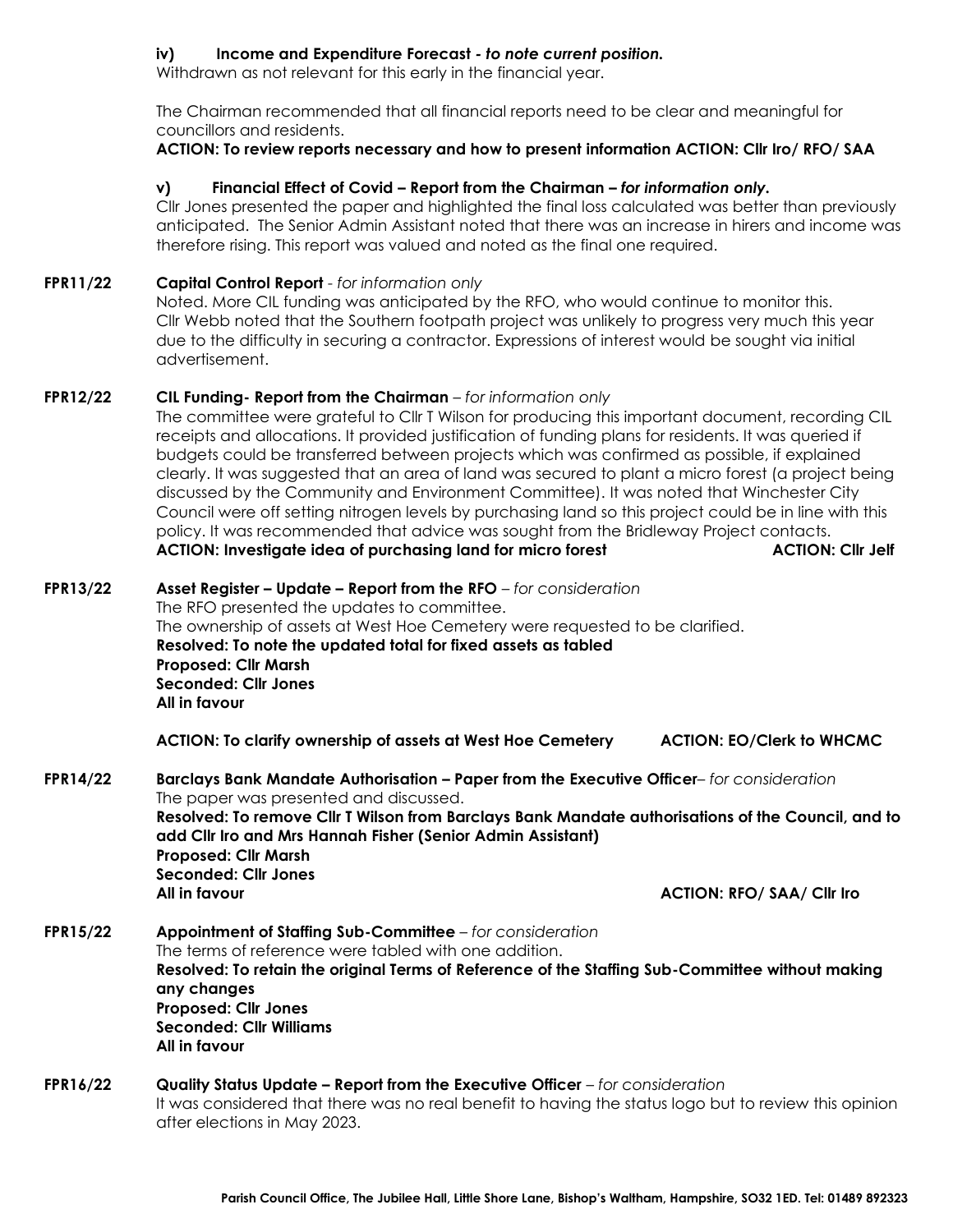|                 | 2023<br><b>Proposed: Cllr Williams</b><br><b>Seconded: Cllr Jones</b><br>All in favour                                                                                                                                                                                                                                                                                                                                                                                         | Resolved: To not apply for the Local Council Awards in 2022 but to review after elections in May                                                                                        |  |  |  |
|-----------------|--------------------------------------------------------------------------------------------------------------------------------------------------------------------------------------------------------------------------------------------------------------------------------------------------------------------------------------------------------------------------------------------------------------------------------------------------------------------------------|-----------------------------------------------------------------------------------------------------------------------------------------------------------------------------------------|--|--|--|
| <b>FPR17/22</b> | Policies Review - Report from the Executive Officer - for consideration<br>The Executive Officer presented the updated policies as list tabled. It was noted that health and<br>safety policies should be reviewed every year and the others every three years, unless there was a<br>change in legislation which needed to be addressed. Staff and councillors should sign an<br>acknowledgement to ensure they were aware of Council policies and followed them accordingly. |                                                                                                                                                                                         |  |  |  |
|                 | Resolved: To note and approve the updates to the policies tabled (see list)                                                                                                                                                                                                                                                                                                                                                                                                    |                                                                                                                                                                                         |  |  |  |
|                 | Proposed: Cllr Iro                                                                                                                                                                                                                                                                                                                                                                                                                                                             |                                                                                                                                                                                         |  |  |  |
|                 | <b>Seconded: Cllr Marsh</b>                                                                                                                                                                                                                                                                                                                                                                                                                                                    |                                                                                                                                                                                         |  |  |  |
|                 | 4 in favour, 2 abstentions<br>committee)                                                                                                                                                                                                                                                                                                                                                                                                                                       | (The 2 abstentions were due to the papers not being seen in advance by the new members of the                                                                                           |  |  |  |
|                 | <b>ACTION: To circulate updated policies to staff and councillors</b>                                                                                                                                                                                                                                                                                                                                                                                                          | <b>ACTION: Executive Officer</b><br><b>ACTION: To formulate specific policies on Asbestos and Legionella</b><br><b>ACTION: Executive Officer/ Administration Officer/ Halls Manager</b> |  |  |  |
| FPR18/22        | Recommendation of the Community Engagement Policy from the Community & Environment                                                                                                                                                                                                                                                                                                                                                                                             |                                                                                                                                                                                         |  |  |  |
|                 | <b>Committee</b> - for consideration<br>The Chairman of the CE Committee explained the updates to this policy.                                                                                                                                                                                                                                                                                                                                                                 |                                                                                                                                                                                         |  |  |  |
|                 | Resolved: To approve the Community Engagement Policy with updates as tabled<br>Proposed: Cllr Jelf                                                                                                                                                                                                                                                                                                                                                                             |                                                                                                                                                                                         |  |  |  |
|                 | <b>Seconded: Cllr Marsh</b><br>All in favour.                                                                                                                                                                                                                                                                                                                                                                                                                                  | <b>ACTION: Executive Officer</b>                                                                                                                                                        |  |  |  |
|                 |                                                                                                                                                                                                                                                                                                                                                                                                                                                                                |                                                                                                                                                                                         |  |  |  |
| <b>FPR19/22</b> | Recommendation of the Street Naming Policy from the Planning & Highways Committee - for<br>consideration                                                                                                                                                                                                                                                                                                                                                                       |                                                                                                                                                                                         |  |  |  |
|                 | Resolved: To approve the Street Naming Policy as per the original, with no changes made.<br><b>Proposed: Cllr Jones</b>                                                                                                                                                                                                                                                                                                                                                        |                                                                                                                                                                                         |  |  |  |
|                 | <b>Seconded: Cllr Williams</b>                                                                                                                                                                                                                                                                                                                                                                                                                                                 |                                                                                                                                                                                         |  |  |  |
|                 | All in favour                                                                                                                                                                                                                                                                                                                                                                                                                                                                  | <b>ACTION: Exec Officer</b>                                                                                                                                                             |  |  |  |
| <b>FPR20/22</b> | Procurement and Lease of Vehicles Policy - Paper from the Chairman - for consideration<br>CIIr Jones presented this paper, as written by CIIr T Wilson, and discussed opportunities for lease of<br>vehicles and the need to move to more environmentally friendly systems. It was noted that the<br>necessary infrastructure to support changes would be needed. It was considered that this focus<br>should include all council vehicles and tools.                          |                                                                                                                                                                                         |  |  |  |
|                 | Resolved: To reword policy to clarify the option to hire vehicles and use electric vehicles<br>Proposed: Cllr Iro                                                                                                                                                                                                                                                                                                                                                              |                                                                                                                                                                                         |  |  |  |
|                 | <b>Seconded: Cllr Williams</b>                                                                                                                                                                                                                                                                                                                                                                                                                                                 |                                                                                                                                                                                         |  |  |  |
|                 | All in favour                                                                                                                                                                                                                                                                                                                                                                                                                                                                  | ACTION: Exec Officer/ Cllr Iro / Cllr Jones                                                                                                                                             |  |  |  |
| <b>FPR21/22</b> | Memorials Policy - Paper from the Executive Officer-for consideration<br>As time was running short, this paper was only initially discussed and full consideration deferred to a<br>future meeting.                                                                                                                                                                                                                                                                            |                                                                                                                                                                                         |  |  |  |
|                 | Proposed: Cllr Iro                                                                                                                                                                                                                                                                                                                                                                                                                                                             | Resolved: To defer the Memorials Policy agenda item to a future meeting                                                                                                                 |  |  |  |
|                 | <b>Seconded: Cllr Jones</b><br>All in favour                                                                                                                                                                                                                                                                                                                                                                                                                                   | <b>ACTION: Exec Officer</b>                                                                                                                                                             |  |  |  |